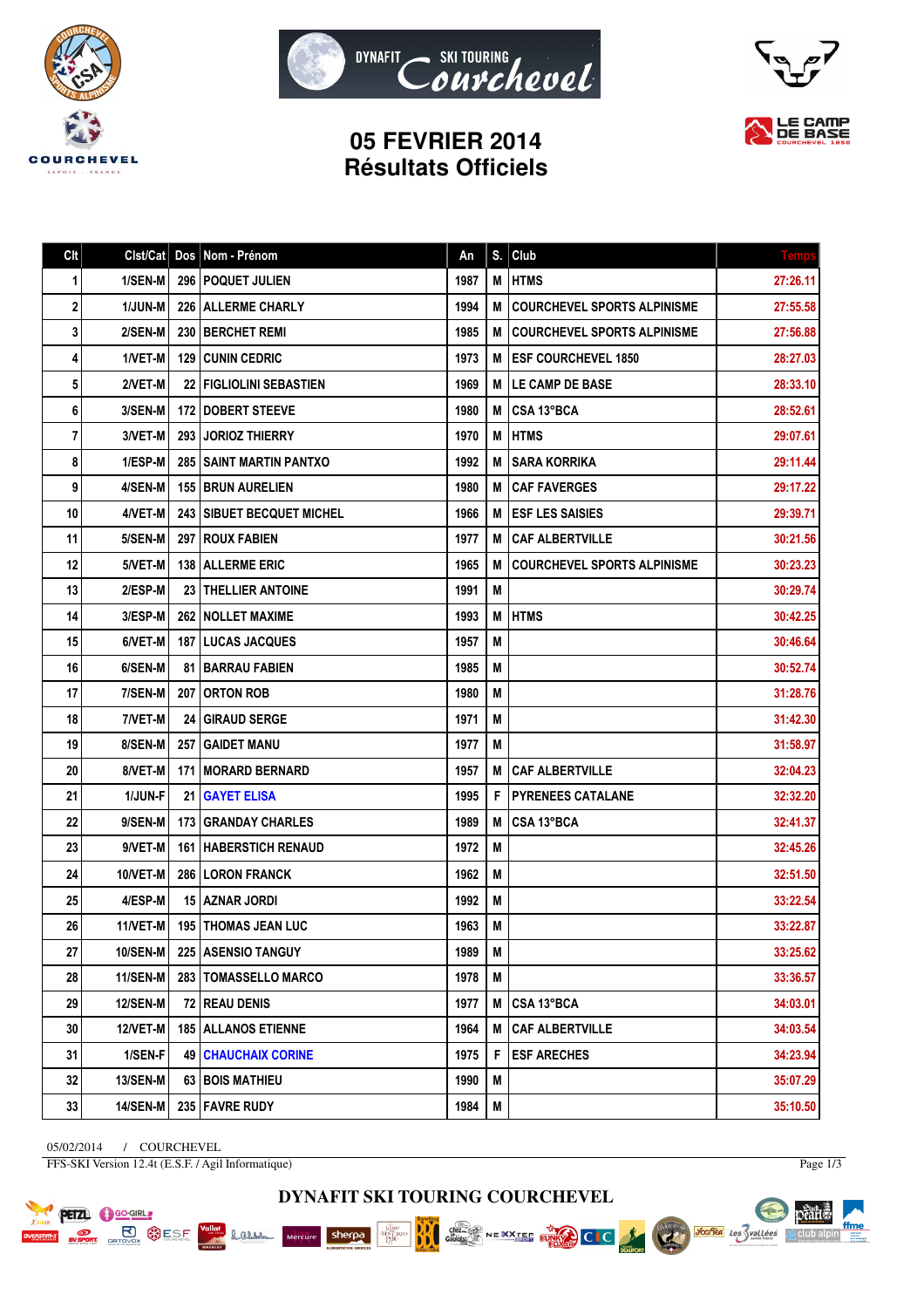| Clt | Clst/Cat        | Dos  | Nom - Prénom                    | An   | S. | Club                               | <b>Temps</b> |
|-----|-----------------|------|---------------------------------|------|----|------------------------------------|--------------|
| 34  | 1/VET-F         |      | <b>118   LATHURAZ VERONIQUE</b> | 1968 | F  |                                    | 35:14.98     |
| 35  | 15/SEN-M        |      | <b>182   EGEA YDON</b>          | 1987 | М  |                                    | 35:35.20     |
| 36  | <b>16/SEN-M</b> | 273  | <b>VANNESSON JULIEN</b>         | 1987 | M  |                                    | 35:59.91     |
| 37  | 17/SEN-M        | 282  | <b>CHARDON CEDRIC</b>           | 1981 | М  | <b>ESF COURCHEVEL 1850</b>         | 36:04.81     |
| 38  | 13/VET-M        |      | <b>113 IUSANNAZ JEAN NOEL</b>   | 1970 | M  | <b>ESF COURCHEVEL 1550</b>         | 36:05.76     |
| 39  | <b>18/SEN-M</b> |      | 5 DENARIE JEAN CHRISTOPHE       | 1979 | М  | <b>ESF COURCHEVEL 1850</b>         | 36:35.07     |
| 40  | 14/VET-M        |      | <b>279 ILLOYD NICK</b>          | 1967 | M  |                                    | 36:43.50     |
| 41  | <b>19/SEN-M</b> | 280  | <b>BOROWY FLORIAN</b>           | 1989 | М  |                                    | 36:55.43     |
| 42  | <b>20/SEN-M</b> | 159  | <b>BOISTE SEBASTIEN</b>         | 1975 | М  | <b>ROC'ALTITUDE</b>                | 37:22.59     |
| 43  | 21/SEN-M        |      | 245   PREMAT PIERRE             | 1990 | M  |                                    | 37:45.11     |
| 44  | 15/VET-M        |      | <b>64   DOMERGUE BERNARD</b>    | 1958 | М  | <b>ESF LA PLAGNE</b>               | 38:12.83     |
| 45  | <b>22/SEN-M</b> |      | 55   MALAVAL SEBASTIEN          | 1976 | M  |                                    | 39:09.33     |
| 46  | 2/VET-F         | 69   | <b>HABERSTICH NATHALIE</b>      | 1974 | F  | <b>CMS ARECHES BEAUFORT</b>        | 39:58.38     |
| 47  | 16/VET-M        |      | 46   TOWNEND LEE                | 1973 | M  |                                    | 40:07.05     |
| 48  | 17/VET-M        |      | <b>45   FOURNIER THIERRY</b>    | 1962 | M  |                                    | 40:07.58     |
| 49  | <b>23/SEN-M</b> | 221  | <b>BRJERLEY BEN</b>             | 1979 | M  |                                    | 40:09.51     |
| 50  | 2/SEN-F         | 110  | <b>PAGE FLORENCE</b>            | 1989 | F  | <b>COURCHEVEL SPORTS ALPINISME</b> | 40:35.62     |
| 51  | <b>24/SEN-M</b> |      | <b>36   MOUGEOT CLEMENT</b>     | 1988 | M  |                                    | 40:47.10     |
| 52  | 18/VET-M        | 264  | <b>BAUDRON PASCAL</b>           | 1964 | М  | <b>IUSCORG</b>                     | 40:52.68     |
| 53  | 19/VET-M        | 228  | <b>SILVA FREDERIC</b>           | 1962 | M  | <b>ESF COURCHEVEL 1850</b>         | 40:59.76     |
| 54  | 5/ESP-M         | 247  | <b>ALAMICHEL BASTIEN</b>        | 1992 | M  | <b>ESF FLAINE</b>                  | 41:12.79     |
| 55  | 20/VET-M        | 26   | <b>MACKAY CHARLES</b>           | 1961 | M  |                                    | 41:39.55     |
| 56  | <b>25/SEN-M</b> |      | <b>261 I DJALTI JULIEN</b>      | 1990 | M  |                                    | 41:40.75     |
| 57  | 21/VET-M        |      | <b>16 SOCQUET MANU</b>          | 1970 | M  |                                    | 41:47.13     |
| 58  | <b>22/VET-M</b> | 1971 | <b>LAFFERS JEAN LUC</b>         | 1963 | M  |                                    | 44:02.96     |
| 59  | <b>26/SEN-M</b> |      | 215 BOGHOSSIAN ROB              | 1978 | M  |                                    | 44:10.97     |
| 60  | 23/VET-M        |      | 232 MUGNIER PHILIPPE            | 1959 | M  | <b>ESF COURCHEVEL 1850</b>         | 44:27.54     |
| 61  | 24/VET-M        |      | <b>153 GAULD STANLEY</b>        | 1947 | M  |                                    | 44:37.08     |
| 62  | 25/VET-M        | 126  | <b>CRISTOFARI SEBASTIEN</b>     | 1966 | M  |                                    | 44:53.67     |
| 63  | 3/SEN-F         | 259  | <b>DUTIER JOHANNA</b>           | 1989 | F  |                                    | 45:10.21     |
| 64  | 4/SEN-F         |      | <b>183   PAGNOD NOELLA</b>      | 1990 | F  | PRAZ DE LYS SOMMAND SKI ALPI       | 45:25.43     |
| 65  | <b>27/SEN-M</b> |      | <b>137 CASSEGRAIN ADRIEN</b>    | 1990 | M  |                                    | 45:31.05     |
| 66  | <b>28/SEN-M</b> | 106  | <b>BENOIT MICKAEL</b>           | 1975 | M  | <b>ESF COURCHEVEL 1850</b>         | 45:42.50     |
| 67  | 3/VET-F         |      | 175   SPALENZA ELENA            | 1970 | F  |                                    | 45:53.49     |
| 68  | 26/VET-M        |      | 52   LAVEZZARI CHRISTIAN        | 1964 | M  | <b>COURCHEVEL SPORTS ALPINISME</b> | 45:58.16     |
| 69  | <b>27/VET-M</b> |      | 284   MONGELLAZ CHRISTOPHE      | 1967 | M  |                                    | 46:45.54     |
| 70  | <b>29/SEN-M</b> |      | <b>134   DES ESCOTAIS LOUIS</b> | 1989 | M  |                                    | 46:49.99     |
| 71  | <b>28/VET-M</b> |      | 66   PACHOUD DENIS              | 1959 | M  | <b>CAF CHAMBERY</b>                | 47:00.04     |

05/02/2014 / COURCHEVEL FFS-SKI Version 12.4t (E.S.F. / Agil Informatique)

Page 2/3

## **DYNAFIT SKI TOURING COURCHEVEL**